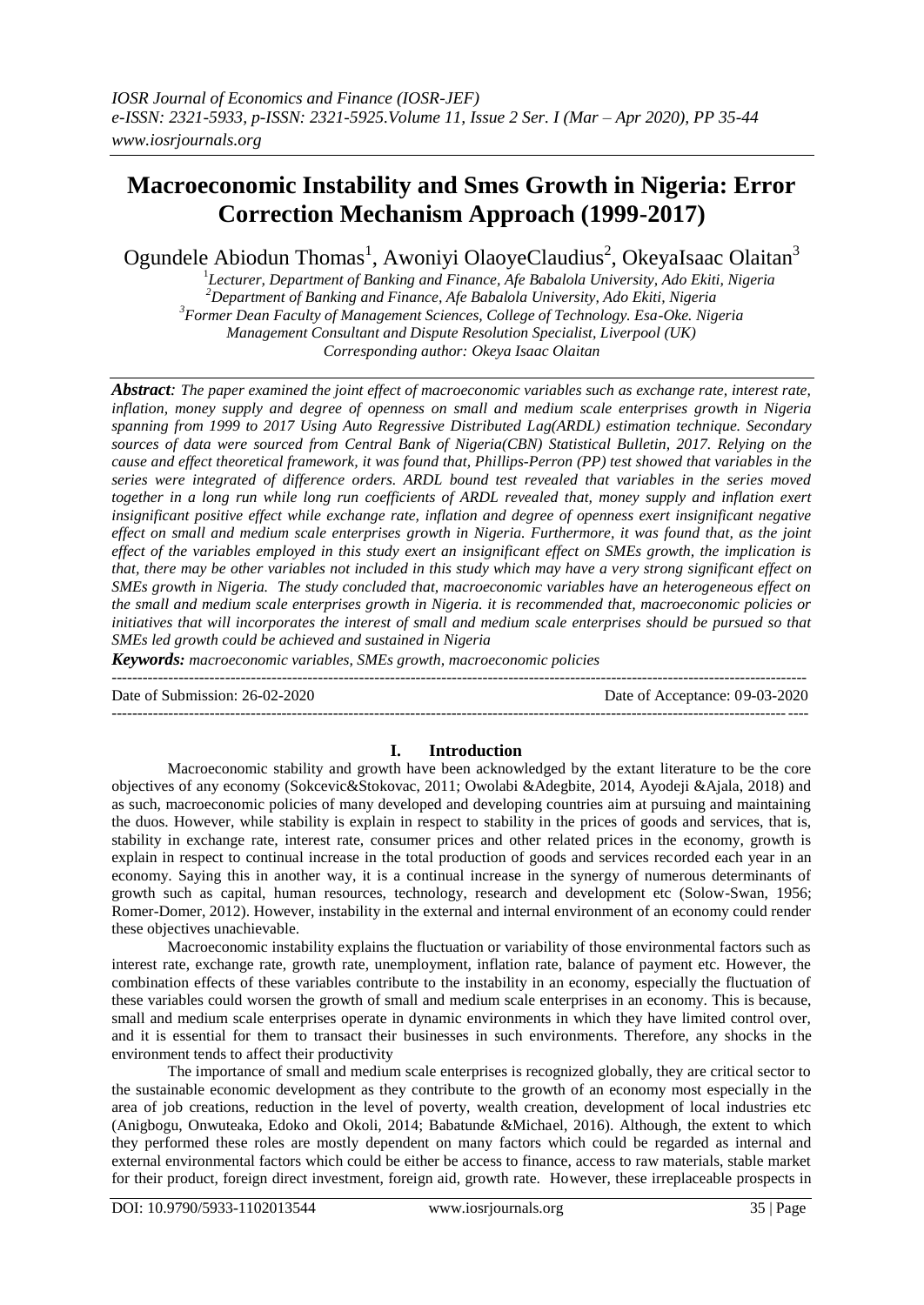the economy could be hindered by instability in both the external and internal environmental factors, hence affecting its performance. It was also acknowledged by Kouser, Kousar, Rehman and Khaliq (2018) that macroeconomic instability is one of those constraints affecting the growth of businesses, but the magnitude of the impact across countries depend on the policies and structural characteristics of the countries.

According to Orogbu, Onyeizugbe& Chukwuma (2016), small and medium scale enterprises operate in a dynamics environment orchestrated by the interplay of various elements in the economic environments which interact to predict their performances, and as such, the effect could either make or mar the growth of the sector both in the short and long run. Therefore, when economy is performing, it evidences that, the macroeconomic variables or indicators of such economy is stable, thereby sending a signal to both local and foreign investors that such economy is performing and that companies or businesses would perform well in such an environment. It has also been observed that, many developing countries faces persistent instability due to the fragility and weakness of their economies, thereby unable to withstand and absorb shocks from both the internal and external environmental, as a result of this, small and medium scale enterprises are majorly hit because they have not gotten strength and stamina to operate successfully in unstable environments (Tambari, Chima&Ononogbo, 2018)

With respect to Nigeria economy, it is observed that the economy is characterized with fluctuation as a result of continuous and persistence changes in her macroeconomic variables; the economy is harsh and it threatened the survival of businesses, especially, the small and medium scale enterprises. Macroeconomics variables comprise of economic growth i.e gross domestic product, interest rate, exchange rate, growth rate, inflation rate, unemployment, balance of payment position etc (Achillah, 2011 as cited by Abel, 2014; Odior, Odior, 2013). Instability in these variables affects the economic growth and stability of an economy however, if these variables are stable for long time, it could serve as a signpost used in predicting the performance of an economy

Historically, since the return of democracy in 1999, macroeconomic variables such as exchange rate, interest rate, inflation rate, degree of openness, have been fluctuating, the effect of these have actually affected the general performance of the economy. For example, exchange rate of naira to dollars and other foreign currencies have been skyrocketing and expensive thereby affecting the productivity of small and medium scale enterprises. Not only that, interest rate on credit facilities has been discouraging as most of the SMEs could not afford to borrow due to high interest rate, this is believed will erode and take chunk part of their profits, hence, most of them resort to informal financing rather than formal financing. The extent to which the country has become a dumping ground for all forms of imported goods which could be produced and manufactured in the country also affect the production and patronage of the locally produce goods by small and medium scale. This is obvious from the gap between non-oil import and non-oil export of Nigeria as reported by CBN Statistical Bulletin (2017). Furthermore, increase in the level of inflation being experience in the country affects the purchasing power of business owners thereby affecting their cost of production and price of their products. Hence, continuous fluctuations in these variables could affect the manner at which SMEs operates.

The relationship between macroeconomic variables and SMEs growth is researched on due to the dearth of literature in this area of interest which addresses some of the hindering factors to SMEs. Literature is replete on small and medium scale enterprises however, the attention have actually been concentrated on its roles, prospects, and its effect on economic growth thereby lacking focus on the effect that macroeconomic variables could have on its growth. Studies were also concentrated on the effect of macroeconomic variables on manufacturing growth, performance of banks, stock market, and economic growth. This actually created gap in the literature. Therefore, the study examined the effect and the relationship between some selected macroeconomic variables (exchange rate, interest rate, trade openness, inflation and money supply) and small and medium scale enterprises growth in Nigeria from 1999-2017.

## 2.1 Conceptual Review

## **II. Literature Review**

Divergent views have been observed in respect to the definition of small and medium scale enterprises, as a result of this, it may be difficult to sum up these definitions as seen by researchers. Mostly, it has been defined in respect to different measurements such as number of employees in an organization, turnover of the business, total value of assets owned by the business etc. For example, in Britain, USA, and European countries, small and medium scale enterprises are defined in terms of turnover, and number of employees in an organization Gbandi&Amissah, (2014). In Nigeria, it is defined as an enterprise that has an asset base (excluding land) of between N5 million to N500 million and labour force of between 11 and 300 belongs to the SME sub-sector. This means that in Nigeria, SMEs is defined in terms of assets base and number of employees. Therefore, the definition of SMEs is dependent on the definition given to it by the host country (Ayozie, Oboreh, Umukoro&Ayozie, 2013)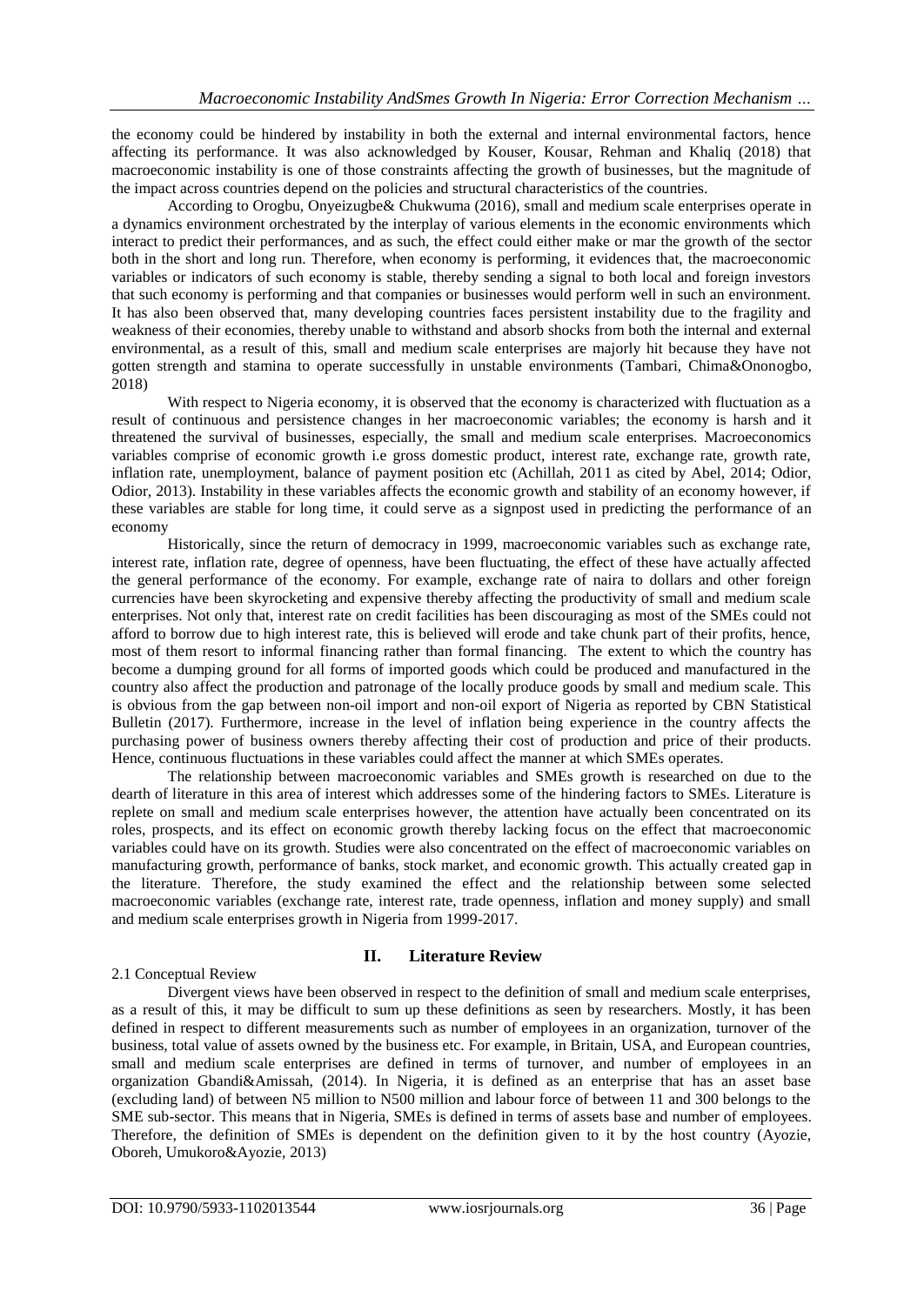Small and medium scale enterprises can also be defined from the perspective of roles they performed in an economy. According to Hallberg (2011), small and medium size enterprises are the emerging private sector in poor countries and thus form the base for private sector-led growth. This implies that, most of the poor economies of the world or low income countries sees SMEs as a tool to achieve growth by encouraging and developing policies that will encourage many individuals to venture into businesses and also motivate private investors from other countries to bring in the dividend of their businesses with the aim of achieving economic growth.

In addition, it can also be described as enterprises that help in solving socio economic problems in an economy (Aremu&Adeyemi, 2011; Oke and Aluko, 2015). This is because, most of the poor nation are characterized with socio economic instability that ranges from high rate of unemployment, abject poverty, food insecurity, low standard of living, high dependency ratio, to mention but a few, however, these problems can be solved by this sector as they contribute by providing jobs to the teeming unemployed individuals thereby reducing the level of unemployment. Not only that, solving the problem of unemployment, indirectly help in solving the problem of poverty and low standard of living due to streams of income received in the cause of engaging in small businesses. The problem of food insecurity is also solved as we have many small businesses in different sectors of the economy such as agriculture, manufacturing and trade and services contributing through production of food for the whole population.

Furthermore, small and medium scale enterprises according Oke and Aluko, (2015) is described as a driving force for economic growth. This submission was also supported by Motilewa, Ogbari and Aka (2015) as they described small and medium scale enterprises to mean.

A sector that symbolize deployment of domestic savings for investment, important contribution to Gross Domestic Product (GDP) and Gross value, harnessing of native raw materials, employment creation, impoverishment reduction and alleviation, sweetening in customary living, increase in per capita financial gain, skills acquisition, save in technology and professional growth and diversification, curtailing rural-urban migration and resource utilization, contribution to the strength of business inter-linkages and integration mostly through the manufacturing of intermediate product to be used in huge-scale firms,

This definition is all encompassing and for the sector to be able to achieve all these, it requires political will by the government of the day to make the economy conducive for business to travail. Not only that, policy initiatives that will put the interest of the SMEs at the center will be sacrosanct, this in the long run, will help an economy in achieving its long run macroeconomic objectives.

## 1.1.1 Concept of Micro-economic Variables

Macroeconomic variables can be described under economic environment which means the totality of economic factors such as interest rate, exchange rate, inflation, money supply, foreign aid, revenue etc which exert considerable influence on the performance of economy. This economic environmental factors are essentially study indicators of economic stability however, fluctuation of these indicators may have a great implication on the economy as a whole (Orogbu, et al 2016). This definition portrayed that, macroeconomic variables as mentioned above could either be used to measure economic stability or economic instability. Long stability of these indicators help to ensure stability, that is, stability of all prices in the economy while long instability in these indicators portrayed that the economy is not stable. This is associated with fluctuation in interest rate, exchange rate, inflation rate, unemployment rate and others causing a huge negative effect on the economy as whole

Macroeconomic variables are always study by government so as to understand the present condition of an economy. With these indicators, it would be very easy for government to know when an economy is performing and when it is not performing. Not only that, it also helps the government to know which of the macroeconomic policies should be used or combination of policies to be used and when to formulate such a policy and implement it. This means that, macroeconomic variables stand as a signpost signaling the current trends of things in an economy. According to Sokservic&Stokovac, (2011), two major policies are essential in managing and controlling these variables which are fiscal policy and monetary policy.

Fiscal policy as a macroeconomic policy is used in sharpening and controlling the government expenditure and revenue with aim of achieving economic growth and stability while monetary policy is described to be central government policy employed towards targeting monetary and interest aggregates with the aim of promoting macroeconomics objectives which are economic growth, price stability, employment and favourable balance of payment position(Ayodeji &Ajala, 2017). However, there are consensus among the economists' that, only fiscal policy or monetary policy cannot achieve all these objectives as expected but advocating that, the combination of the two policies will go a long way in achieving the target goals (Bouakez, Cardia, &Ruge-Murcia, 2005 as cited by Sokservic&Stokovac, 2011).

The reason for advocating for the two policies is that, fiscal policy are unable to stabilize economic disturbance because when government expenditure increases, it ultimately crowd out private investment and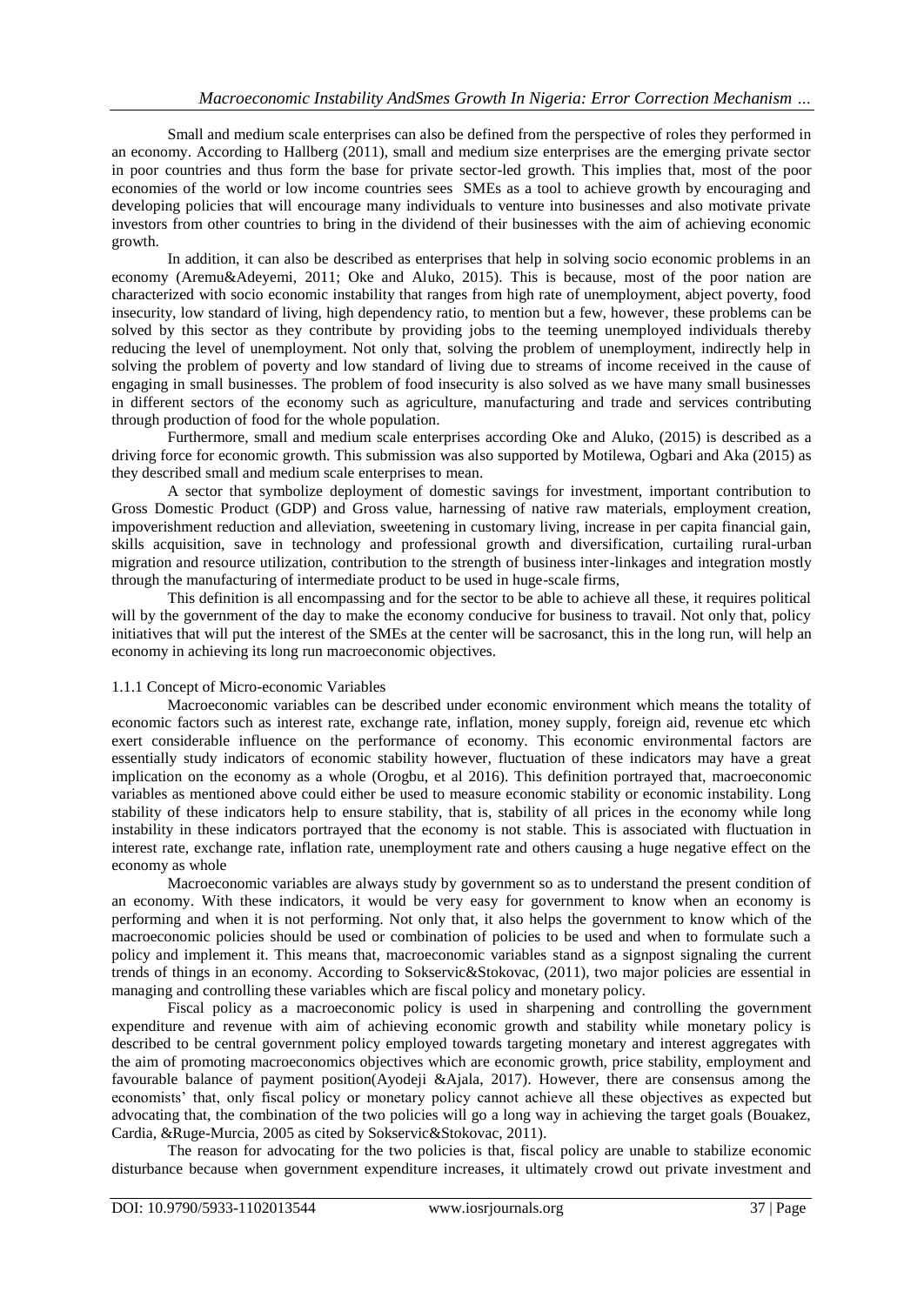exacerbate economic fluctuations (Mountford& Uhlig, 2009) and government developmental projects deepen the macroeconomic instability rather than to stabilize them (Romer & Romer, 2010). Likewise, from the theoretical literature point of view as stated by Gerlach and Svensson, (2003) Ireland, (2007), monetary policy help the policy makers to stabilize economic instability but empirical literature documented that quantity of money is unable to stabilize fluctuation in output and inflation. Hence the need for the synergy effect from the two policies to bring about macroeconomic stability and growth in the long run

As a consequent of the above, inability of government to apply these policies at the right time, have a great cost for the economy. For example, macroeconomic instability may hamper investor's ability and willingness to undertake investment opportunities in a country that is suffering from instability (Montiel &Serven, 2004). Instability of interest rate for instance will discourage borrowing thereby affecting investment opportunity that can lead to growth. Continuous relying on importation rather than encouraging exportation will have a negative effect on the naira thereby making the exchange rate of naira to dollar expensive and unaffordable for local investors, the effect of these have great consequences in term of unfavorable balance of payment and continual depreciation of naira against other foreign currencies. Expansion in money supply with control of inflation will make funds available for investors; this will help to increase productivity which will resort to growth in the long run. Inflation as one of the macroeconomic variables could cause goods and services produced within to be expensive and less competitive in international market, discourage savings and consequently affect growth. Hence, high inflation in an economy lead to negative effect in the long run (Gylfason, 1997)

Therefore, as these factors affect the economic growth, it means all the sectors of the economy would be affected by the instability. For example, small and medium scale enterprises which are the driving force of most developing or low-income countries could be affected by instability in an economy that is characterized by high macroeconomic instability. The reasons for this was given by Kousar, Rehman and Khaliq (2018) that developing countries are unable to absorb the consequences of internal and external shocks and also that the business activities of developing economies are usually dependent on trade integration, foreign aid and foreign direct investment and cause the economy more open to external shocks, so any sudden shock tends to upset the economic activities.

## **2.2 Theoretical Framework**

This study employed cause and effect theory as a framework. Cause and effect theory explain that, no event happens by chance but happens as a result of a cause. By applying this to the subject matter, it can be explained that small and medium scale enterprises growth is cause by the macroeconomic variables. The stability of the variables in a long run ensures efficient growth of the sector while continuous fluctuation of these variables could either make or mar the growth of the sector. According to Anghelache, Manole, Anghel and Diaconu (2016), cause and effect links between macroeconomics variables and growth provide useful information for policy makers in the government and private agencies on the systematic relationship that reveals the influences of certain factors on growth. When these variables are not stable, it is therefore becoming the responsibility of the government to ensure that macroeconomics policies are implemented to manage and control these variables so as to spur growth in all sectors of the economy. Small and medium scale enterprise is crucial to the economic development of a nation; however, to sustain the benefits derived from this sub-sector, macroeconomic variables must be stable. This theory was also employed by Kebede and Simesh (2015)

## **2.3 Empirical Review**

Growth perspective through trade in Nigeria was studied by Eravwoke and Oyivwi (2012) in Nigeria using annul time series from 1970 to 2009 by employing Ordinary Least Square (OLS) estimation technique, Augmented Dickey Fuller (ADF) and the Johansen co-integration statistical approach on data covering the period of 1970-2009. It was found that long run relationship exists between dependent variable and independent variables while OLS result showed that the total trade and export are not statistically significant in explaining growth in Nigeria; however, the exchange rate is statistically significant in explaining growth in Nigeria.

Impact of macroeconomic factors on economic growth in Ghana was studied by Antwi, Mills and Zhao (2013) using a secondary sources of data spanning from 1980 to 2011. Data were collected and analyzed using a multiple regression and Johannsen co-integration technique. Dependent variable was proxied by real gross domestic product per capital while independent variable was proxied by capital labour, foreign direct investment, foreign aid, inflation and government expenditure. It was found that, there is cointegration relationship between real GDP per capita, that is, economic growth and its macroeconomic factors. In addition, the short run test revealed that, speed of adjustment of long run disequilibrium is 20.4% per annum. While the macroeconomic variables such as foreign direct investment, foreign aid and government expenditure are statistically significant with positive effect on economic growth in Ghana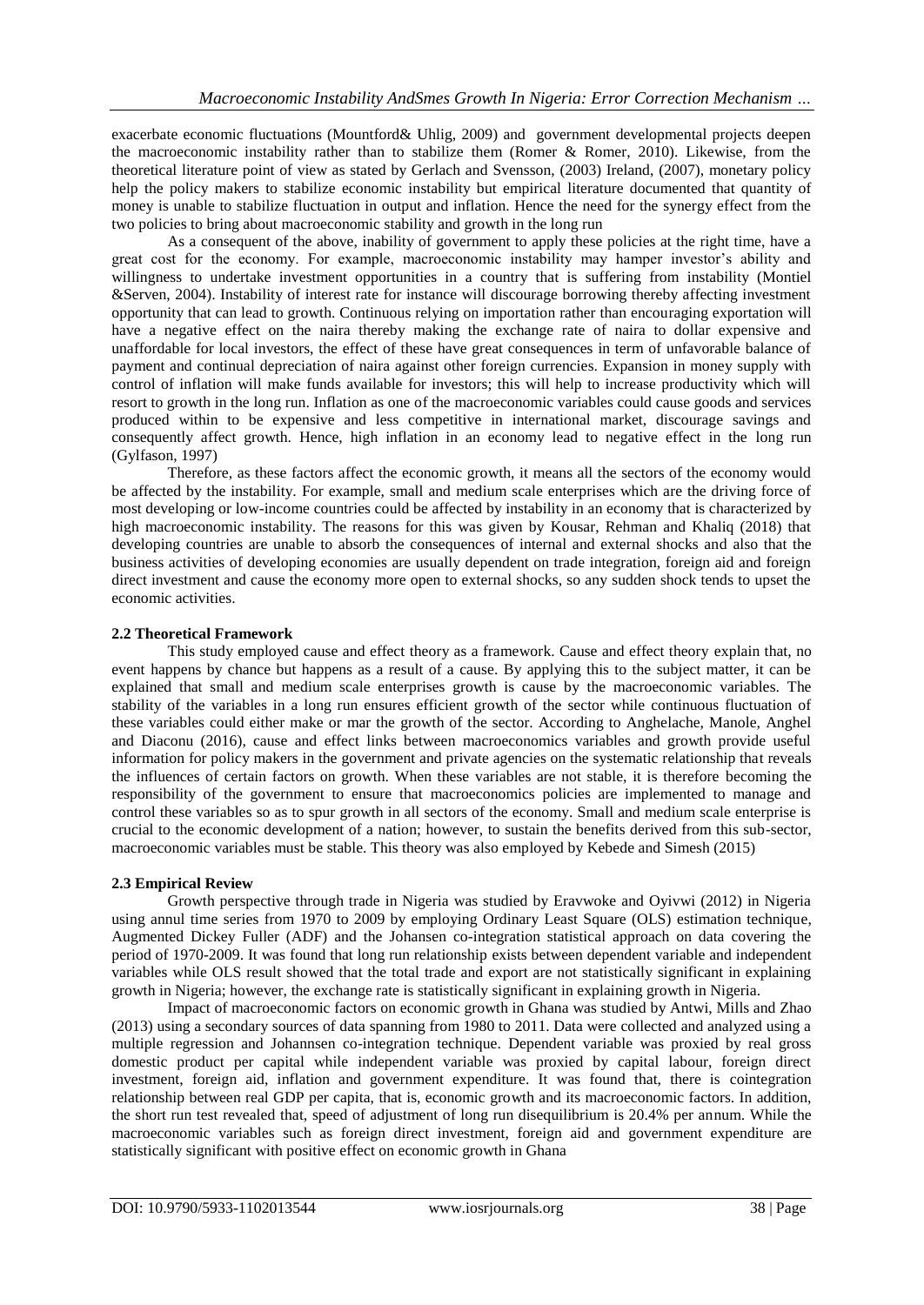The Nigerian business environment and growth constraints of micro and small scale manufacturing industries was evaluated by Essien (2014) using a survey and descriptive statistics. Primary data were collected through questionnaire from 234 operators of micro and small scale businesses in Akwa Ibom Nigeria, Results showed that problem of infrastructure particularly-power, strict rules on, high interest rates on loan, multiple taxation, absence of tax holiday, trade liberalization, and poor patronage of made in Nigeria goods are factors affecting the growth of small and medium scale manufacturing businesses in Akwa Ibom State

The influence of finance and macroeconomic variables on manufacturing capacity utilization in Nigeria by Uchenna and Nwakoby (2015) from1975 to 2012 using Johannsen co-integration, error correction mechanism and variance decomposition technique. Employing secondary source of data and variables such as exchange rate, interest rate, inflation rate, external debt, terms of trade and openness, it was found that, the variables are co-integrated, that is, variables move in a long run. The speed of adjustment revealed that, long run disequilibrium are corrected at 6.5% yearly while the variance decomposition found that, the manufacturing capacity utilization are mostly driven by its own shocks. In addition, it was further revealed that, exchange rate, interest rate and terms of trade significantly contribute negatively to variations in manufacturing capacity utilization while inflation rate, external debt and trade openness also have insignificant negative effect on manufacturing capacity utilization in Nigeria

Effect of multiple taxation on investment in small and medium enterprises inEnugu state Nigeria was descriptively done by Okolo, Okaplaojiego and Okolo (2016) using survey design and ANOVA. Questionnaire was used as research instruments to gathered data from 80 selected small and medium scale owners. It was found that, multiple taxation has a negative effect on small and medium scale enterprises investment while the ability of small and medium scale enterprises to pay tax is significant with SMEs investment. The implication of this is that, despite the fact that small and medium scale enterprises have ability to pay taxes from their investment, multiple taxation from government affect their investment.

Effect of globalization on small scale enterprises performance in Nigeria was examined by Oladimeji, Edodaghe and Shobayo (2017) using annual time series data spanning from 1992 to 2014. Secondary sources of data were retrieved from CBN statistical Bulletin and Co-integration estimation technique was employed. Dependent variable was proxied by ratio of SMEs output to GDP out while independent variable was proxied by bank credit to SMEs, trade openness, interest rate. It was found that, that interest rate, bank credit and trade openness do not improve the performance of SMEs output

Impact of selected macroeconomic variables on export performance of Bangladesh was accessed by Rahman (2017) from 2011 to 2016 using multivariate Johannsen cointegration technique, error correction mechanism and vector auto regression techniques. Time series data used were sourced from Central Bank of Bangladesh and publication of Bangladesh Bureau of Statistics. Dependent variable was proxied by export performance while independent variable was proxied by inflation, interest rate, exchange rate, money supply and industrial production. It was found that, there is a long run association among the variables. Error correction mechanism revealed that no short run relationship exist among the variables and variance decomposition error showed that, a significant proportion of the variability in the export performance was mainly due to its own innovations while only a minimal proportion was explained by the chosen variables. The direction of the effect showed that, inflation has a negative effect on export while exchange rate, interest rate, industrial production index and money supply have a positive effect on export performance.

Effect of international business on small and medium scale enterprises growth was investigated by Sanjo and Ibrahim (2017). It also looked at direction of causal relationship between international business and SMEs growth using both ordinary least squares (OLS) and granger causality estimation technique. Secondary sources of data from CBN annual reports and Nigeria annual abstract of statistics were used. Dependent variable was proxied SMEs growth while independent variable was proxied by exchange rate, foreign direct investment, and trade openness. It was revealed that international business has no significant effect on SMEs growth. This was explained by the results of each variable used which showed that, trade openness has insignificant positive effect on SMEs growth while foreign direct investment, exchange rate and interest rate have insignificant negative effect on SMEs growth in Nigeria

Likewise, effect of macroeconomic variables on economic growth was examined by Noreen (2018) from 1968 to 2017 using regression analysis. Secondary sources of data were sourced from World Bank and State Bank Pakistan. The variables used were inflation, interest rate, export and exchange rate and gross domestic product while the findings revealed that, while inflation has insignificant effect on economic growth, interest and exchange rate have significant effect on economic growth but inflation, exchange rate and interest rate have negative effect on economic growth but export has positive and significant impact on the growth of economy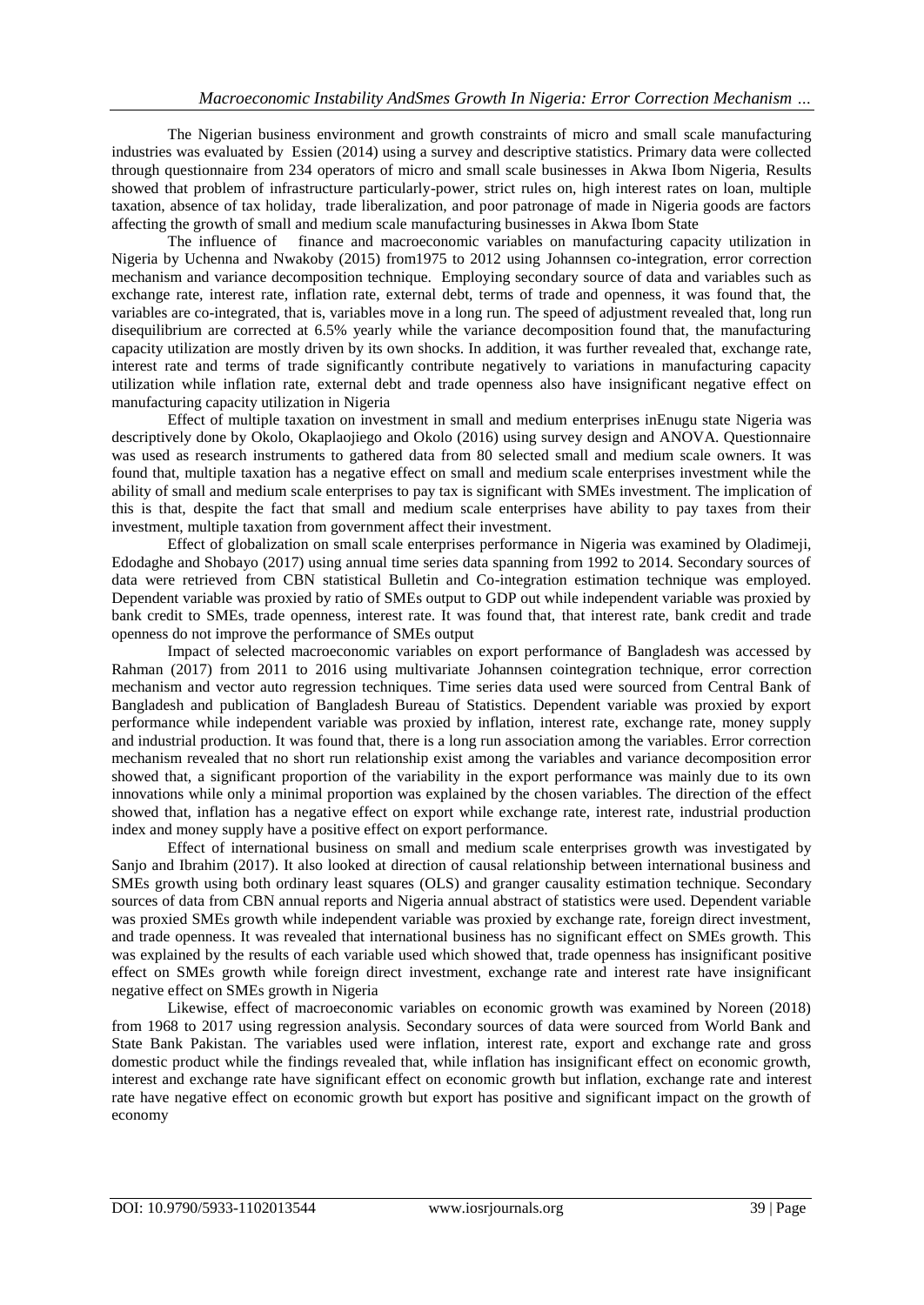# **III. Methodology**

The study adopted Ex-post facto research design. And as such, secondary data were employed and sourced from Central Bank of Nigeria (CBN) statistical Bulletin of various editions covering the period 1999- 2017Time series data on small and medium scale enterprises GDP, exchange rate, inflation, interest rate, money supply, degree of openness over the study period (1999 to 2017) were obtained from CBN The dependent variable is small and medium scale GDP. The explanatory variables are exchange rate, interest rate, inflation, degree of openness and money supply. However, before the estimation of the specified long-run growth model, the time series properties of the variables of interest were first explored to eliminate any trend element that could lead to spurious parameter estimates. In addition, to determine whether there exist any stable long-run relationships among the variables of interest, auto regressive distributed lag bound test was employed. To carry out the estimation procedure of the link between small and medium scale enterprises growth and its selected macroeconomic variables, based on theoretical and empirical review, annual time series data from the period 1999-2017 were used. An auto- regressive distributed lag analysis was used to analyze the data and to examine the major macroeconomic factors of small and medium scale enterprises growth in in Nigeria

## **3.1 Model Specification**

The model adopted for this study was based on the statistical model of auto regressive distributed lag approach in line with that which was applied by Lucas (1988). The model specifies the economic growth function for Nigeria as follows: Real gross domestic product is a function of physical capital, labour force, and foreign direct investment, openness of the economy, inflation and government expenditure. It is precisely expressed in a functional form as follows:

 $RGDP = f(K, L, FDI, OPEN, INF, GE, MS)$ 

This model portends that, real gross domestic product is a function of capital; labour, foreign direct investment, openness, inflation, government expenditure and money supply. However, this model was adapted by changing the real gross domestic product to small and medium scale enterprises growth while exchange rate and interest rate is also incorporated into the model to represent macroeconomics variables. Thus, the functional relationship of the model for this study is given below:

SMEG = f (EXR, INT, INF, DOP, MS) ………………….……………………..… 1

In a linear form, the model is stated thus:

SMEGit = β<sup>0</sup> + β1EXRRit + β2INTit + β3IINFit + β4DOPit + β5MOSit + µit …………...… 2

In other to bring all the variables into the same parenthesis, logarithm was introduced and the model states thus: LSMEG<sub>it</sub> =  $\beta_0 + \beta_1$ LEXR<sub>it</sub> +  $\beta_2$ INT<sub>it</sub> +  $\beta_3$ INF<sub>it</sub> +  $\beta_4$ LDOP<sub>it</sub> +  $\beta_5$ LMOS<sub>it</sub> +  $\mu_{it}$  ……….3

Since the study employed auto regressive distributed lag bound testing, an auto-regressive distributed lag model was estimated, which is stated thus:

 $\Delta$ InLSMEGt=  $\beta_0 + \sum_{\beta_1}^n \Delta$ In LSMEG $_{t-1}$ +  $\sum$  $\beta_2$   $\Delta$ InLEXR $_{t-1}$  +  $\sum$  $\beta_3$   $\Delta$ InLINT $_{t-1}$  +  $\sum$  $\beta_4$   $\Delta$ InLINF $_{t-1}$  $i=1$   $i=0$   $i=0$   $i=0$ 

 $+\sum_{\beta=4}^{n} \beta_{4\Lambda} InLDOP+\sum_{\beta\leq \Lambda}^{n} In LMS_{t-1} + \beta_{7} InLSMEGi_{t-1} + \beta_{8} InLEXR_{t-1} + \beta_{9} In LINT_{t-1}$ 

 $i=0$ <br>+  $\beta_{10}$ InINF<sub>t-1</sub> +  $\beta_{11}$ InLDOP +  $\beta_{12}$ InLSM<sub>t-1</sub>+ $\mu_t$ 

Where, ∆ is the difference operator, L is logarithm, SMEG=Small and medium scale gross domestic product, EXR= Exchange Rate, INT=Lending Rate, INF=Inflation, DOP=Degree of openness, MS=Money supply,  $\mu$ = Stochastic Error Term,  $\beta$ o= Constant Term,  $\beta_1$   $\beta_2$   $\beta_3$   $\beta_4$   $\beta_5$  -= Parameters to be estimated.

## **4.1 Unit root test**

# **IV. Results and Findings**

The first step of analyzing the data employed is to test for stationarity of the variables. This is done using Phillips-Perronunit root test. the bale below showed the PP statistics, critical value, level of differencing and probabilities of each variables. The null hypothesis stated that, there is unit toot while the alternate hypothesis stated that, there is unit root. Hence, findings revealed that, variables employed are integrated of difference order, that having integration at level and at first difference. Inflation was stationary at level while small and medium scale enterprises growth, interest rate, exchange rate and money supply are not stationary at level but at first difference. Therefore, no unit root was rejected at level for inflation and at first difference for other variables. This implies that, series are stationary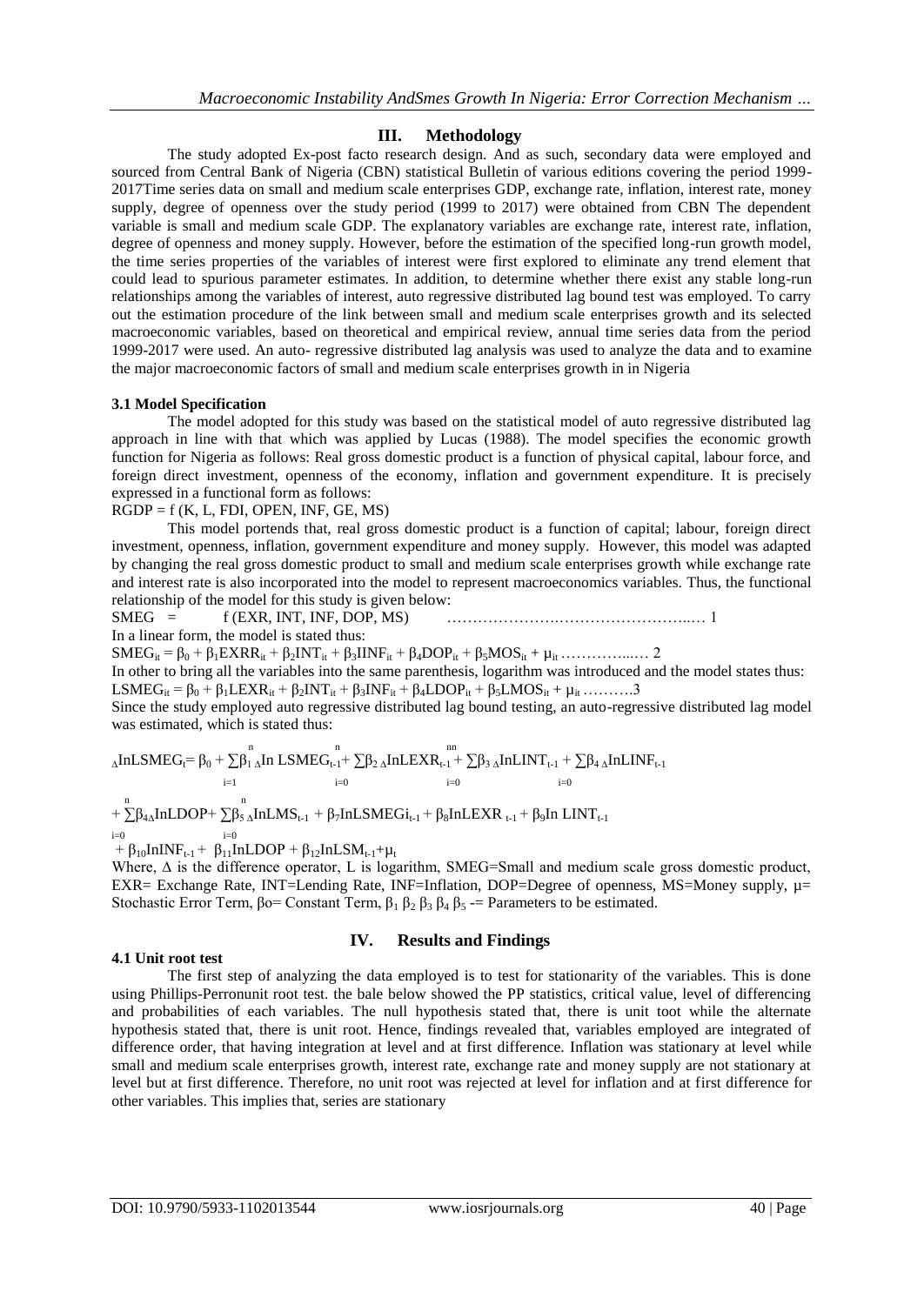| Variables   | Adi-t.Stat | <b>Critical Values</b> | Diff | P-Value |
|-------------|------------|------------------------|------|---------|
| <b>LSMG</b> | $-3.4381$  | $-3.0521$              | I(1) | 0.024   |
| <b>LEXR</b> | $-4.4532$  | $-3.0655$              | I(1) | 0.0036  |
| <b>INF</b>  | $-4.6564$  | $-3.0403$              | I(0) | 0.002   |
| <b>INT</b>  | $-7.7667$  | $-3.0521$              | I(1) | 0.000   |
| <b>LMS</b>  | $-4.4321$  | $-3.0521$              | I(1) | 0.003   |

## **4.2 Phillips-PerronUnit Root Test**

## **Source: Authors Computations from Eviews, 2019**

## **4.3 Test of Heteroskcedacity**

Breusch-Pagan test was conducted to test for the normality of the variables employed so as toascertain that the series of variables employed are free from heteroskcedacity, which means residual has no constant variance. From the summary of table below, the F-statistic is 0.2000 while the p-value is 0.8232 which shows that the series is normally distributed and has no conditional heteroskcedacity in the distribution of residual. The study, therefore, accepts the null hypothesis that the series are free from presence of heteroskcedacity.

| Table 2: Summary of Breusch Pagan Test for Heteroskedacity |  |  |
|------------------------------------------------------------|--|--|
|------------------------------------------------------------|--|--|

|                         | Breusch-Godfrey Serial Correlation LM Test: |                     |        |  |
|-------------------------|---------------------------------------------|---------------------|--------|--|
| F-statistic             | 0.200035                                    | Prob. $F(2,7)$      | 0.8232 |  |
| $Obs*R-$                |                                             |                     |        |  |
| squared                 | 0.919073                                    | Prob. Chi-Square(2) | 0.6316 |  |
| tions from Friews, 2010 |                                             |                     |        |  |

**Authors Computations from Eviews, 2019**

## **4.4 Long run relationship among variables using ARDL Bound test**

As a consequent of the Phillips-Perron test results above which revealed that variables were integrated of difference order, the study therefore employed Auto regressive distributed lag as estimation technique. ARDL test procedure provides valid results whether the variables are I(0) or I(1) or mutually co-integrated and provides very efficient and consistent test results in small and large sample sizes Pesaran, Shin & Smith, (2001). In checking for the long run relationship, ARDL bound test was employed. Given the few observations available for estimation, the maximum lag order for the various variables in the model is set at two (m=1) and the estimation is carried out for the period 1999-2017. The result is presented in table 3 below. From the above table, the F-statistic of the test is 4.4078. Comparing this to the critical value bounds significant level at 5%, it was revealed that, F-Statistics is greater than value at lower bound (2.62) and upper bound (3.79). This implies that variables move together in a long run. The study therefore concluded that, there is long run relationship among the variables employed.

**Table 3 below: Summary of Auto Regressive Distributed Lag Bounds Test**

| <b>Test Statistic</b>        | Value    | $\bf k$  |
|------------------------------|----------|----------|
| F-statistic                  | 4.407839 | 5        |
| <b>Critical Value Bounds</b> |          |          |
| Significance                 | I0 Bound | I1 Bound |
| 10%                          | 2.26     | 3.35     |
| 5%                           | 2.62     | 3.79     |
| 2.50%                        | 2.96     | 4.18     |
| 1%                           | 3.41     | 4.68     |

#### **Source: Authors Computations from Eviews, 2019**

## **4.5 Estimated Long Run Coefficients using the ARDL Approach**

After the long run relationship has been established among the variables, the coefficients of each variable were therefore display in table 5. The results revealed that the estimated long run coefficients for inflation and money supply have an insignificant positive effect on SMEs growth while exchange rate, interest rate and degree of openness have a negative effect on SMEs growth. This implies that, a unit increase in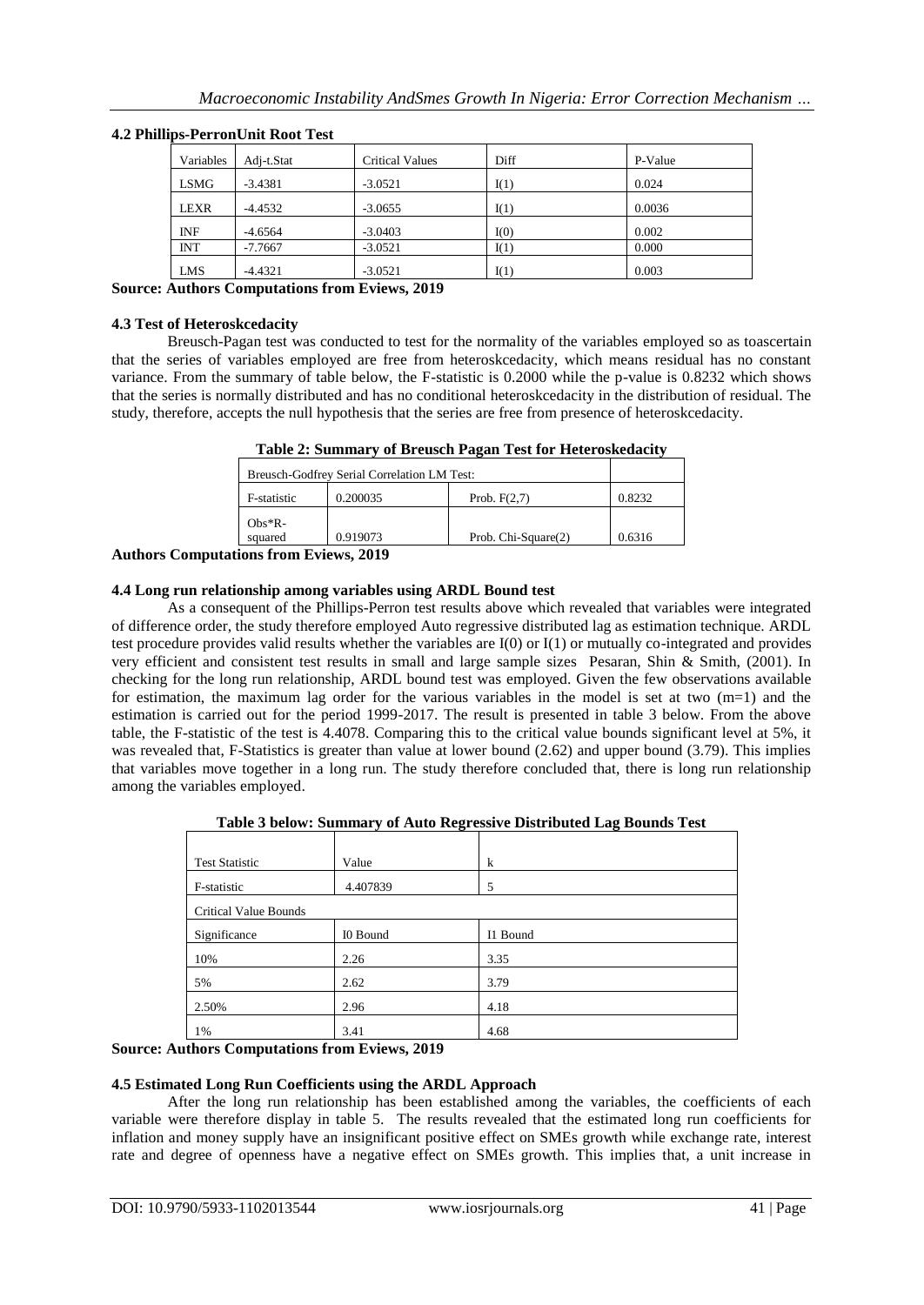inflation and money supply improves the SMEs growth while units increase in exchange rate, interest rate and degree of openness affect the growth of SMEs growth in Nigeria.

The long run model corresponding to ARDL for natural log of gross domestic product (LGDP) can be written as;

Cointeq = DLSMEG - (-0.0006\*DEXR -0.0107\*DINT -0.0443\*DLDOP + 0.2974\*DLMS + 0.0143\*INF -0.0349)

However, the coefficient of determination revealed that, 68% variation in dependent variables is explained by the exogenous variables and this is confirmed by the adjusted  $R^2$  which accounted for 0.44 that is 44%. This shows the true behaviour of all the variables employed in the model. The F-statistic of 2.8220 and Pvalue of 0.07 shows the overall insignificant of the variables in model at 5%. This implies that, although, these variables employed have a negative and positive effect on SMEs growth, but the effect are insignificant showing that, there are other macroeconomic variables that are of strong effect on the SMEs growth in Nigeria. The results of the Durbin Watson revealed that the series suffer not from serial correlation as it falls with the benchmark of 1.5 and 2.3. Hence, from the empirical results, a general inference is therefore made that, the selected macroeconomic variables employed have insignificant effect on SMEs growth in Nigeria.

**Table 4: Summary of Estimated Long run coefficient of the variables using ARDL Approach ARDL (1,0,0,0,0,1) Model Dependent variable is DLSMEG** 

| Long Run Coefficients            |                      |                       |             |        |
|----------------------------------|----------------------|-----------------------|-------------|--------|
| Variable                         | Coefficient          | Std. Error            | t-Statistic | Prob.  |
| <b>DEXR</b>                      | $-0.000643$          | 0.001334              | $-0.482226$ | 0.6412 |
| <b>DINT</b>                      | $-0.01071$           | 0.010946              | $-0.978465$ | 0.3534 |
| <b>DLDOP</b>                     | $-0.044293$          | 0.061166              | $-0.724153$ | 0.4874 |
| <b>DLMS</b>                      | 0.297391             | 0.162434              | 1.830841    | 0.1004 |
| <b>INF</b>                       | 0.014349             | 0.007667              | 1.871354    | 0.0941 |
| C                                | $-0.034868$          | 0.100062              | $-0.348461$ | 0.7355 |
| R-squared                        | 0.687004             | Mean dependent var    | 0.189922    |        |
| Adjusted R-squared               | 0.443562             | S.D. dependent var    | 0.09763     |        |
| S.E. of regression               | 0.072827             | Akaike info criterion | $-2.09627$  |        |
| Sum squared resid                | 0.047734             | Schwarz criterion     | $-1.70417$  |        |
| Log likelihood                   | 25.81832             | Hannan-Quinn criter.  | $-2.0573$   |        |
| F-statistic<br>Prob(F-statistic) | 2.822045<br>0.074826 | Durbin-Watson stat    | 2.140732    |        |

**Source: Authors Computations from Eviews, 2019**

## **V. Discussion of Findings**

The study examined the effects of macroeconomic variables such as exchange rate, inflation, interest rate, degree of openness and money supply on the small and medium scale enterprises by employing auto regressive distributed lag on the annual times series spanning from 1999 to 2017, a period of democracy in Nigeria. the findings of the results was in line with any studies in the subject matter confirming the implication of macroeconomic instability on the small and medium scale enterprises growth. It was found that, money supply and inflation rate exert an insignificant positive effect on SMEs growth while interest rate, exchange rate and degree of openness had an insignificant negative effect on small and medium scale enterprises growth. The implication of this is that, continuous increase in interest rate, degree of openness and exchange rate decreases the growth of SMEs. The reason is that, small and medium scale are still fragile and still at a birth stage in Nigeria, hence variability in exchange rate will hurt its growth. Interest rate is the cost of accessing finance and when this is expensive, it will discourage borrowing by the investors in the sector because, high interest rate takes chunk part of the profits of these enterprises, and to solve this, most of them prefer to obtain finance from informal sources. On degree of openness, this supposed to enhance the growth of the sector but due to the nature of most developing countries, in which their products could hardly compete favorably with other product imported into the country, this will end up sending these businesses packing because, most of the product produced by these are less patronized thereby affecting their growth. On the other hand, expansion in money supply makes access to finance easy and less costly because at this period, the central bank is pursuing an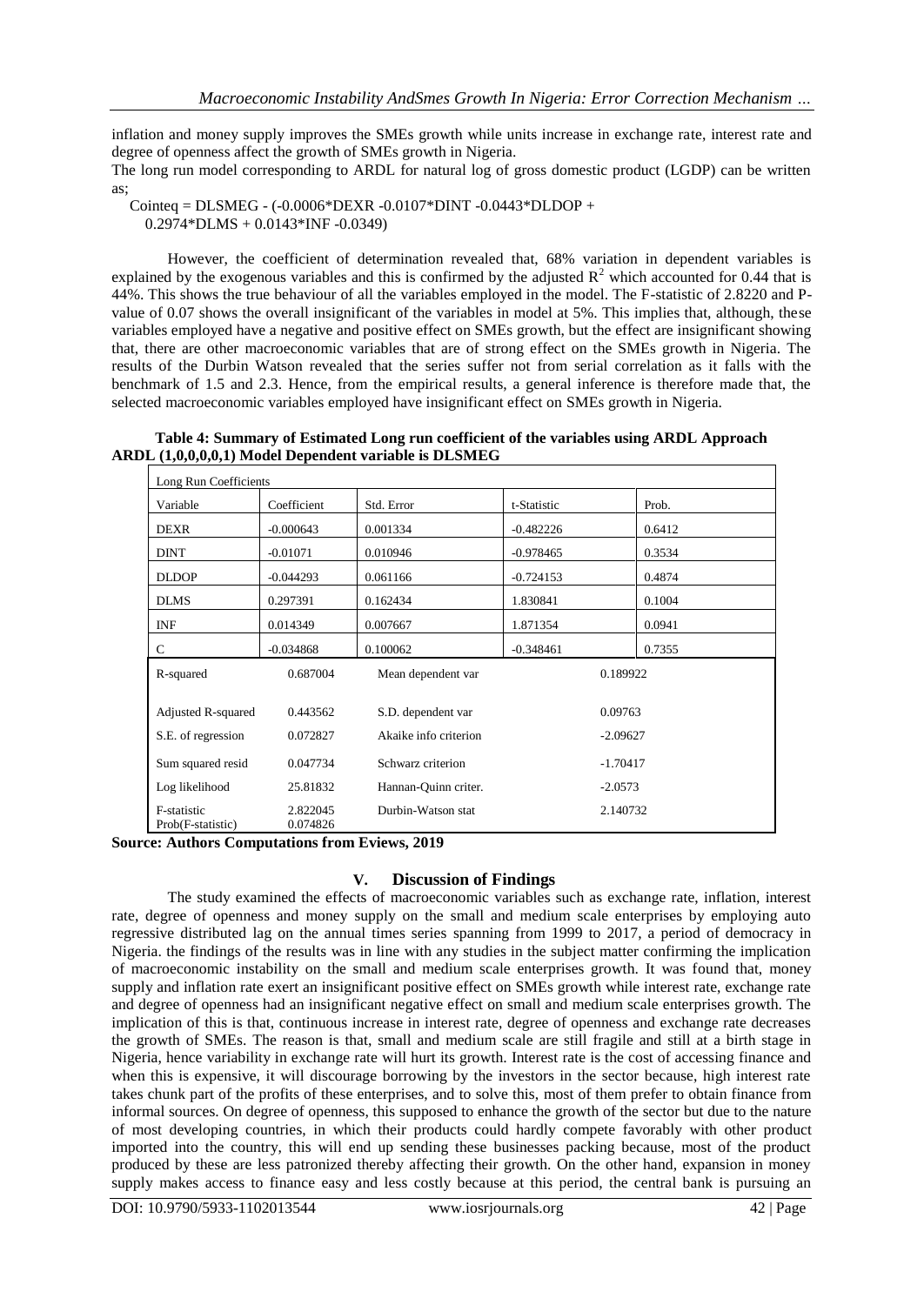expansionary monetary policy. Hence, finance will be cheaper to access. As the enterprises need finance for the operations of their business, it will end up improving it and lastly, inflation causes prices of goods and services to be expensive and unaffordable to consumers however, a threshold of inflation is needed for growth. Having a positive effect on SMEs growth is an indication that, inflation in Nigeria is within the threshold that could spur growth in the sector. This position and the empirical findings is in line with Essien(2014), Uchenna and Nwakoby(2015), Antwi et al (2015)Oladimeji et al (2017), Sanjo, and Ibrahim(2017), Noreen(2018) as they all found that, macroeconomic variables such as interest rate, exchange rate, degree of openness, inflation, foreign direct investment have a negative effect on SMEs growth, export performance, economic growth, manufacturing growth. The beauty of these findings is that, macroeconomic variables on different aspect of growth exert negative effect on them which confirms that, dwindling of growth in an economics most especially in a developing countries are majorly caused by macroeconomics instability and this is in line with cause and effect theory employed by this study. The findings of this study also are in line with Eravwoke and Onyivwi (2012) Antwi (2015) Rahman (2017) as they also found that long run relationship exist between macroeconomics variables and growth.

## **VI. Conclusion and recommendations**

Having examined the effect of macroeconomics variables on SMEs growth, it was therefore concluded that, the effect of these variables are heterogeneous in nature and it depends on the level of instability found in an economy. Summarily, the joint effect of the macroeconomics variables employed in this study revealed an insignificant effect on SMEs growth, therefore, there are other macroeconomic variables not employed in this work that may explain significant effect on SMEs growth in Nigeria. the study recommends that, efficient implementation of macroeconomic policies such as monetary policy and fiscal policy should be uphold and the interest of small and medium scale enterprises should be at the centre so as to spur growth in the sector because continuous increase in the growth and performance of this sector will proffer a lasting and sustainable solution to some of the socio economic problems facing this country.

#### **References**

- [1]. Abel, C.K. (2014). The effect of macroeconomic variables on profitability of small and micro enterprises industry in Nairobi. M.sc. dissertation in Business Management, University of Nairobi
- [2]. Achillah, L. (2011). Influence of macroeconomic factors on strategic planning in Commercial banks in Kenya. University of Nairobi MBA project
- [3]. Anigbogu, T.U., Okoli, M. I. &Nwakoby, P. N. (2015). Financial intermediation and small and medium enterprisesperformancein Nigeria (An aggregated analysis).1980-2013. Journal ofResources Development and Management, 15(1), 115-121.
- [4]. Aremu, M. A., & Adeyemi, S. L. (2011) Small and medium scale enterprises as a survival strategy for employment generation in Nigeria. Journal of Sustainable Development 4(1), 25-37
- [5]. Ayodeji, E.A., &Ajala, R.B. (2018). Capital market performance and economic growth in Nigeria. Journal of Advances in Social Science and Humanities, 4 (11), 362-378, DOI 10.15520/jassh411368
- [6]. Ayodeji, E.A &Ajala, R.B (2018**).** Market based monetary policy instruments and industrial growth in Nigeria (1993-2016). International Journal of Innovative Research and Development, 7(8), 387-396
- [7]. Ayozie, D.O., Oboreh, J.S., Umukoro, F., &Ayozie, V.E. (2013). Small and medium scale enterprises in Nigeria the marketing interface. Global Journal of Management and Business Research Marketing, 13(9), 1-13
- [8]. Anghelache, C., Manole, A., Anghel, M.G., & Diaconu, A. (2016). Essentials aspects on macroeconomic variables and their correlations. Theoretical and Applied Economics, 23(1), 151-162
- [9]. Antwi, S., Mills, E.F., &Zhao, X. (2013). Impact of macroeconomic factors on economic growth in Ghana: A cointegration analysis. International Journal of Academic Research in Accounting, Finance and Management Sciences, 3(1), 35-4
- [10]. Bouakez, H., Cardia, E., &Ruge-Murcia, F. (2005). The transmission of monetary policy in a multi-sector economic, (2015). Central Bank of Nigeria Statistical Bulletin and Annual Report and Statement of Account
- [11]. Essien, B.S. (2014). The Nigerianbusiness environment and growth constraints of micro and small-scalemanufacturing industries. American International Journal of Social Science, 3(6), 67-76
- [12]. Eravwoke, K. E., &Oyovwi, D. O. (2012). Growth perspective via trade in Nigeria: a co integration approach. African Research Review: AnInternational Multidisciplinary Journal, Ethiopia. 6(1), 18-2
- [13]. Gerlach, S., &Svensson, L. E. (2003). Money and inflation in the euro area: A case for monetary indicators? Journal of Monetary Economics, 50(8), 1649-1672.
- [14]. Gylfason,T.(1997).Exports, Inflation, and Growth. IMF Working Paper, 1 1-39.AvailableatSSRN: <https://ssrn.com/abstract=882657>
- [15]. Kebede, M., &Simesh, G. (2015). The impact of enviromental factors on the performance of micro &small-scale enterprises in East Gojjam Zone, Ethiopia. International Journal of Science and Research, 6(3), 1619-1628
- [16]. Kousar, S., Rehman, M., & Khaliq, A. (2018). Deriving forces of macroeconomic instability: a case of developingnations.GMJACS, 7(2), 51-60
- [17]. Lucas, R.E. (1988), On the mechanics of economic development. Journal of Monetary Economics, 22(1), 3-42
- [18]. Montiel, P., &Serven, L. (2004). Macroeconomic Stability in Developing Countries: How Much Is Enough. World Bank Policy Research Working Paper 3456
- [19]. Mountford, A., & Uhlig, H. (2009). What are the effects of fiscal policy shocks? Journal ofapplied econometrics, 24(6), 960-992
- [20]. Noreen, S. (2018). Effect of macro-economic variables on economic growth of Pakistan. European Journal of Business and Management, 10(25),10-14
- [21]. Oladimeji, M.S., Edodaghe, A.T., &Shobayo, P.B. (2016). Effect of globalization on small and medium enterprises (SMEs) performance in Nigeria. International journal of entrepreneurial knowledge, 2(5), 56-65